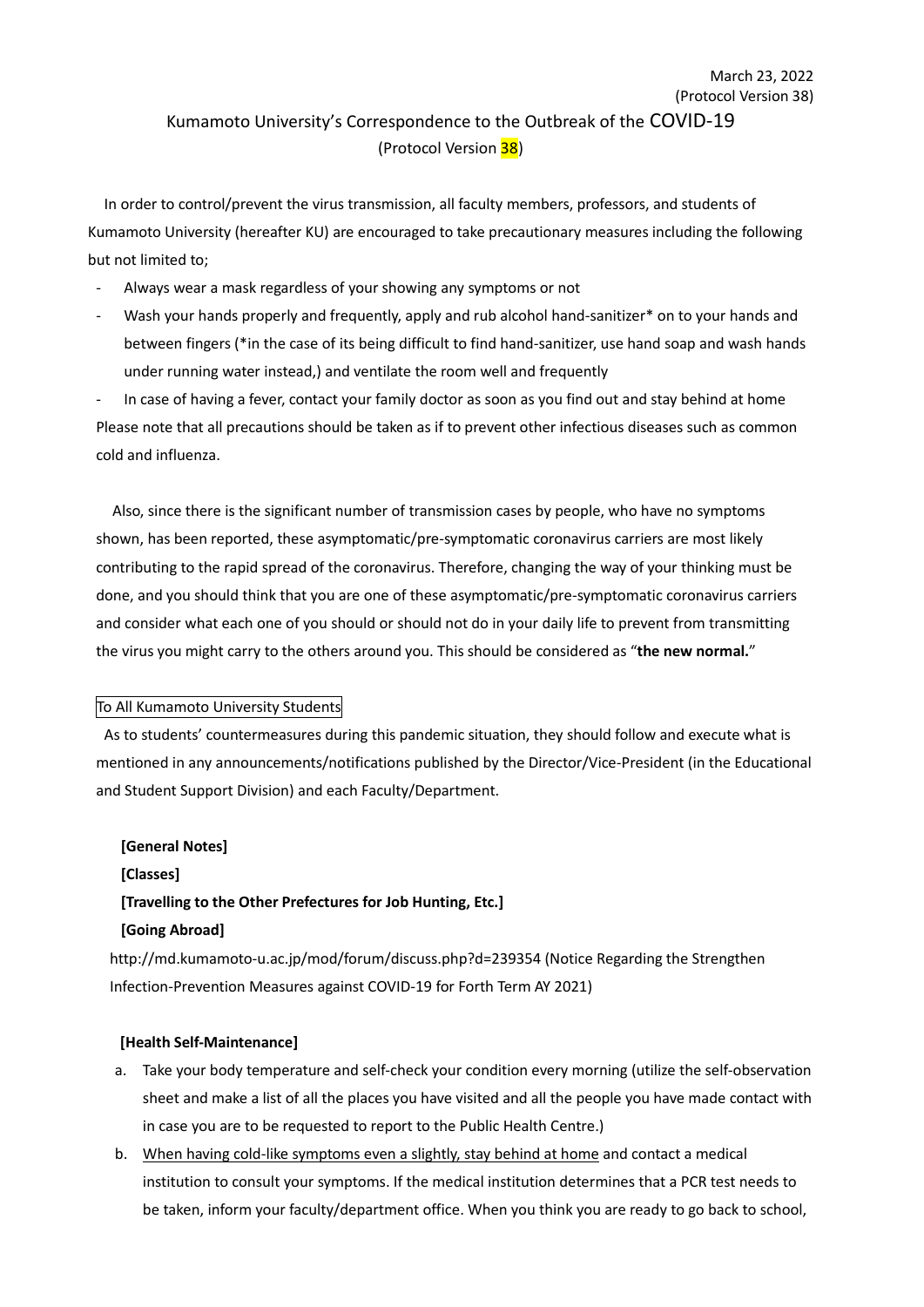be sure to ask for instructions from the Kumamoto University Health Center first by phone (096-342- 2164) or email (hoken@jimu.kumamoto-u.ac.jp.) You must stay at home for at least 8 days after onset and for 3 days after your fever goes back down. That means that you would have to stay home until 3 days after your fever going down to your normal temperature even though it went over the mandatory 8 days.

c. In case of having any symptoms including a fever, avoid visiting a general hospital, instead, phone a local clinic or your family doctor first (they will give you a referral to another local medical institution if they cannot take you as their patient.)

If you are not sure where to call, please contact "dial for exclusive use of patients with fever" at 0570- 096-567 to find out which medical institution can take you in.

## [Coronavirus Support Center or the Help Line]

In case of any symptoms such as a fever:

- 1) Consult with your family doctor or local medical clinic first
- 2) Call "dial for exclusive use of patients with fever" line only if you do not know who to consult with

TEL 0570-096-567 (available 24 hours)

Residents outside of Kumamoto City: Consultation Counter (Call center) for Exclusive Use of Kumamoto New Model Coronavirus Infectious Disease

TEL 096-300-5909 (available 24 hours)

Foreign Residents: Kumamoto Consultation and Support Plaza for Foreign Residents TEL 096-359-4995 (every day from 10 AM to 6 PM, excluding 2<sup>nd</sup> and 4<sup>th</sup> Sundays) E-Mail soudan@kumamoto-if.or.jp

d. Also, please contact your department, professor, and KU Health Care Centre at 096-342-2164 not only prior to but also after your PCR test.

## **[Infection Prevention]**

- a. Take thorough infection prevention measures.
- b. For your information, please watch the instructional video to learn "How to Prevent Infection" (Japanese contents.) https://md.kumamoto-u.ac.jp/course/view.php?id=94282

## **[Domestic Travels/Outings among Prefectures]**

a. While traveling cross-border prefectures, thoroughly implement basic infection control measures such as avoiding the Three Cs. https://www.pref.kumamoto.jp/soshiki/30/130004.html (contents available in Japanese only)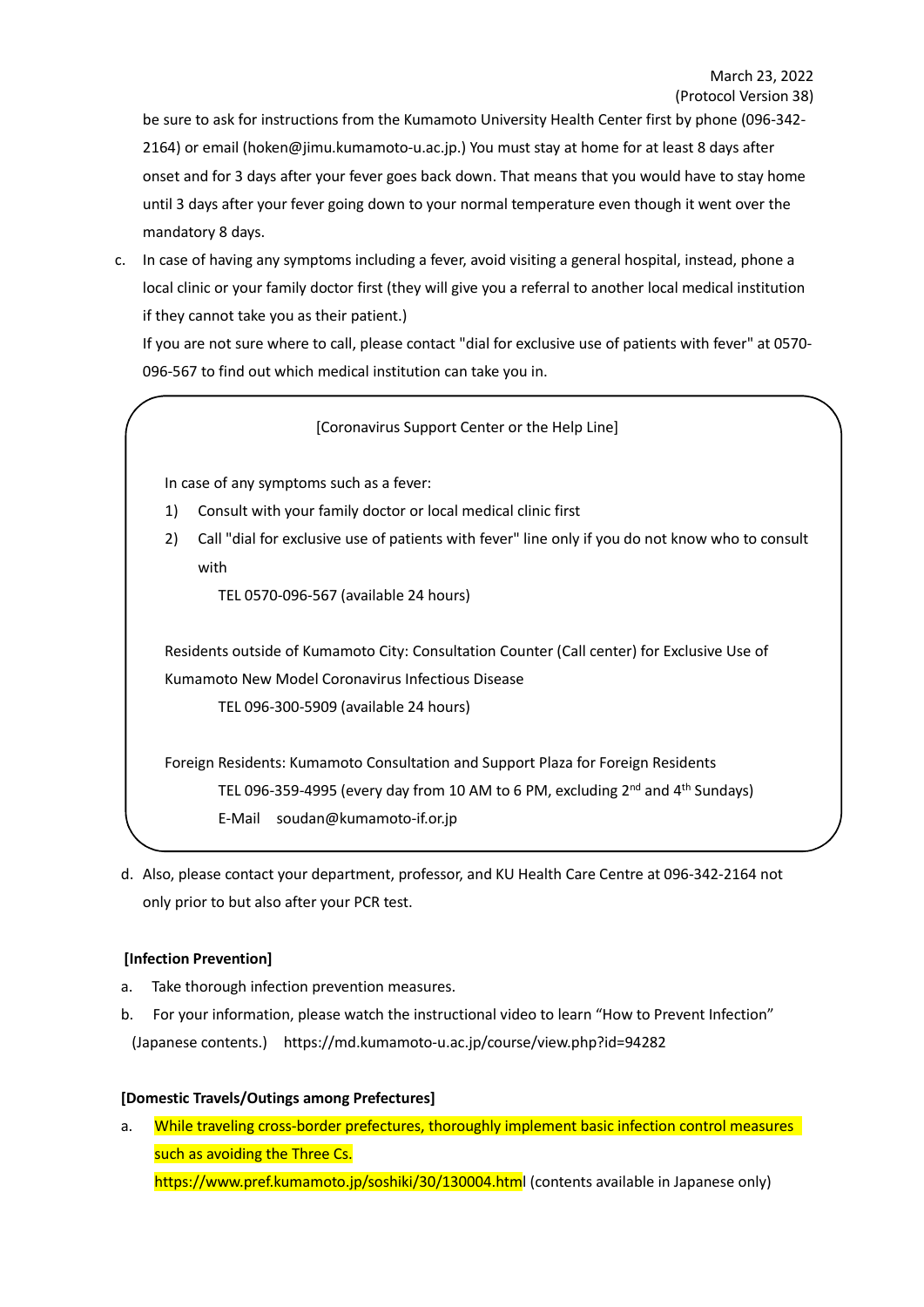## **[Going Abroad]**

- a. As advised on *Overseas Safety Information* published by Ministry of Foreign Affairs of Japan, do not travel to any of the **LEVEL 3** areas/regions/countries below listed (including both personal and business trips.)
- b. Avoid taking non-emergency and/or unnecessary trips to any of the **LEVEL 2** areas/regions/countries.
- c. If you must plan an unavoidable trip abroad with a specific reason, ensure to notify to staff of General Affairs Section at your department if you are a faculty personnel or to staff of Educational Affairs at your faculty/school if you are a student in order to take a necessary procedure prior to your departure. When travelling, please ensure to check and pay attention to the most up-to-date information by accessing Ministry of Foreign Affairs of Japan's website\*\*\* and Ministry of Health, Labor and Welfare Quarantine Station's website\*\*\*\*.

\*\*\* http://www2.anzen.mofa.go.jp (Ministry of Foreign Affairs of Japan)

\*\*\*\* https://www.forth.go.jp/topics/fragment6.html (Ministry of Health, Labor and Welfare Quarantine Station)

d. Please visit Ministry of Health, Labor and Welfare's website for more related information. https://www.mhlw.go.jp/stf/seisakunitsuite/bunya/newpage\_00032.html (Japanese contents)

## **[Returning from Your Trip from Other Countries]**

a. Prior to entering Japan, any returnees and visitors from other countries are requested to check the Ministry of Health, Labour and Welfare website for the most up-to-date information regarding Japanese border measures and follow any instructions given by the Quarantine Station (which includes providing a certificate of negative PCR test taken within 72 hours of departure time from originated county, a health observation and refrainment of the use of public transportation during the self-quarantine period determined by Ministry of Health, Labour and Welfare and other related Ministry (at a specific place designated by the Quarantine Station Director or at own home, etc.) https://www.mofa.go.jp/ca/fna/page4e\_001053.html

https://www.mhlw.go.jp/stf/seisakunitsuite/bunya/0000121431\_00209.html

b. Ensure to utilize the self-observation sheet in order to maintain and observe your health condition during the self-quarantine period determined by Ministry of Health, Labour and Welfare and other related Ministry (which counts from the next day of your arrival date in Japan) and send the sheet to KU Health Centre via FAX or e-mail when the period is over.

## **[Attending Events]**

- a. In case of planning and organizing any events, it should be carefully planned and managed in accordance with *"Restrictions on Holding Events"* published by Kumamoto Prefecture, and attendees' health and safety concerns should be taken care of as the first priority. https://www.pref.kumamoto.jp/soshiki/30/96627.html (available in Japanese only)
- b. As the cases so far have shown, any events, which are held at any venues where it is poorly ventilated, densely crowded, also a high risk of having unpredictable contacts with an unspecified majority is present, have tendencies of higher risks of creating potential clusters, you should make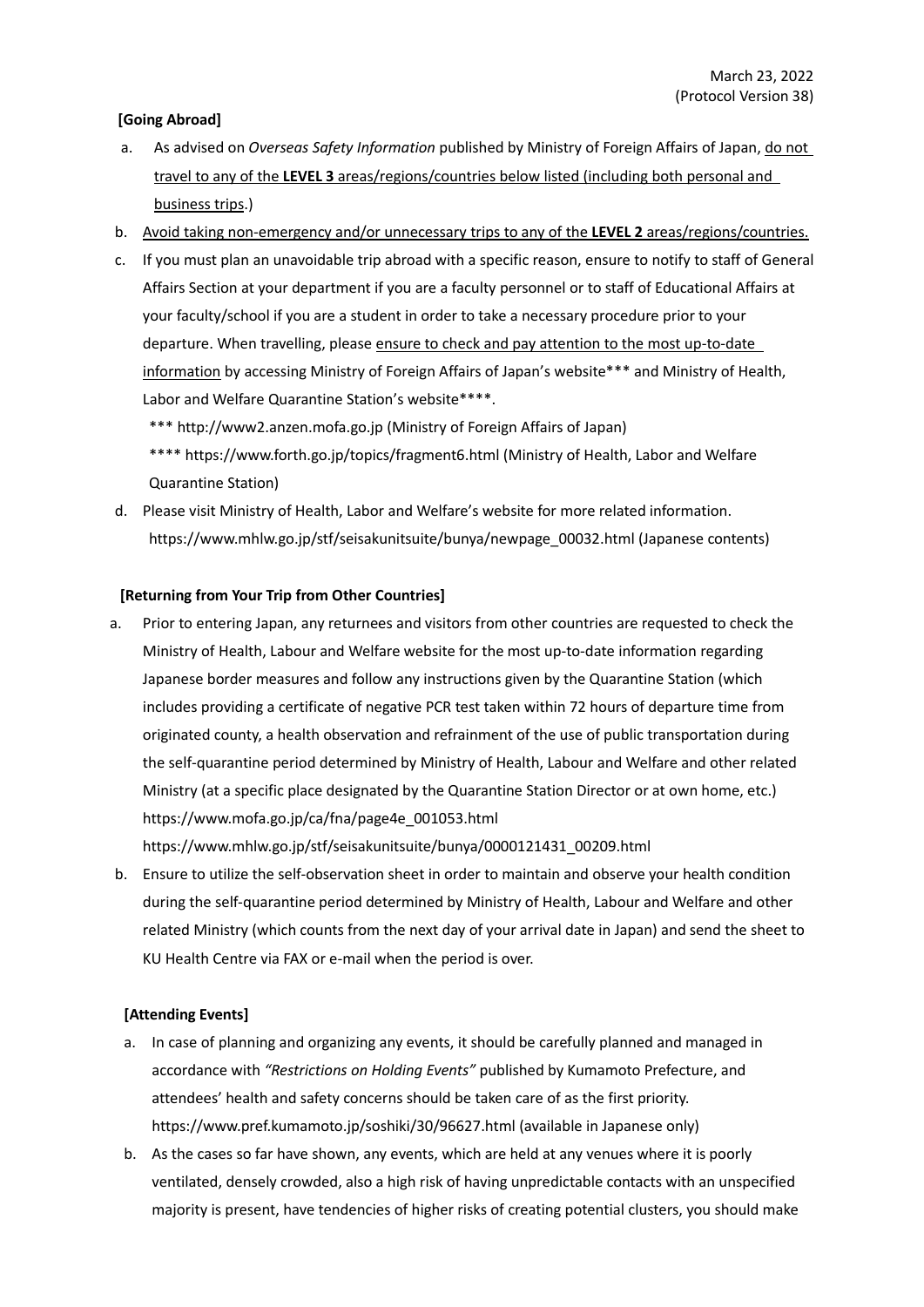your judgement on attending such events corresponding to the Kumamoto Prefectural Notification mentioned above.

c. Please continue to pay attention and take enough precautions when having lunch/dinner/drinks with acquaintances by limiting the number of people in a group as much as possible, having with the people you usually stay/work with, and taking thorough infection prevention measures. When holding an off-campus event over lunch/dinner/drinks with careful prevention measures, please respect the "Four Steps to Lower Risks of Spreading Infection at Lunch/Dinner Meetings" published by Kumamoto Prefecture. Please refrain from having meals/coffees with acquaintances on campus for the time being.

\*https://www.pref.kumamoto.jp/soshiki/30/93983.html (available in Japanese only)

## **[Obtaining the Most Up-To-Date Information]**

The most current information is available and should be obtained from each of the following website;

- $\blacktriangleright$ Ministry of Education: *[COVID-19*]*Information about MEXT's measures* https://www.mext.go.jp/en/mext\_00006.html
- Ministry of Health, Labor and Welfare: *About Coronavirus Disease 2019 (COVID-19)* https://www.mhlw.go.jp/stf/seisakunitsuite/bunya/newpage\_00032.htm
- Office for Novel Coronavirus Disease Control, Cabinet Secretariat, Government of Japan, (Cabinet  $\blacktriangle$ Secretariat):

https://corona.go.jp/ (contents available in Japanese only)

- Ministry of Foreign Affairs: https://www.anzen.mofa.go.jp/ (contents available in Japanese only)
- Ministry of Justice: *Information Related to New Coronavirus Infection (COVID-19) from Immigration Services Agency*

http://www.moj.go.jp/EN/nyuukokukanri/kouhou/m\_nyuukokukanri01\_00003.html

Kumamoto Prefecture: *Information Related to New Coronavirus Infection (COVID-19)* ↘ https://www.pref.kumamoto.jp/site/covid-19/ (contents available in Japanese only)

## To All Faculty/Department Staff Members

## **[Health Self-Maintenance]**

- a. Take your body temperature and self-check your condition every morning (utilize the self-observation sheet and make a list of all the places you have visited and all the people you have made contact with in case you are to be requested to report to the Public Health Centre.)
- b. When having cold-like symptoms even a slightly, stay behind at home and contact a medical institution to consult your symptoms. If the medical institution determines that a PCR test needs to be taken, inform your faculty/department office. When you think you are ready to go back to work,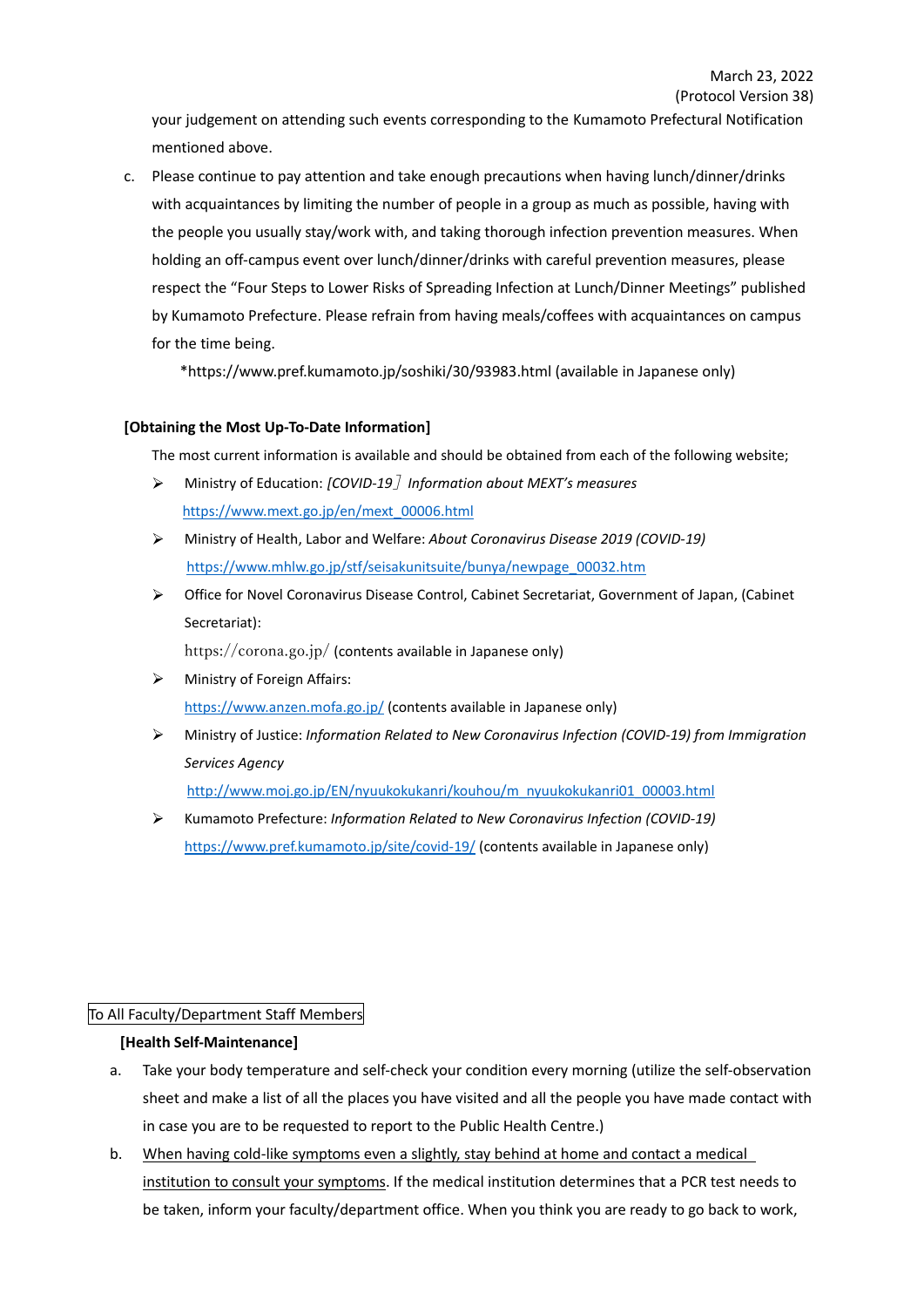be sure to ask for instructions from the Kumamoto University Health Center first by phone (096-342- 2164) or email (hoken@jimu.kumamoto-u.ac.jp.) You must stay at home for at least 8 days after onset and for 3 days after your fever goes back down. That means that you would have to stay home until 3 days after your fever going down to your normal temperature even though it went over the mandatory 8 days.

c. In case of having any symptoms including a fever, avoid visiting a general hospital, instead, phone a local clinic or your family doctor first (they will give you a referral to another local medical institution if they cannot take you as their patient.)

If you are not sure where to call, please contact "dial for exclusive use of patients with fever" at 0570- 096-567 to find out which medical institution can take you in.

## [Coronavirus Support Center or the Help Line]

In case of any symptoms such as a fever:

- 1) Consult with your family doctor or local medical clinic first
- 2) Call "dial for exclusive use of patients with fever" line only if you do not know who to consult with

TEL 0570-096-567 (available 24 hours)

Residents outside of Kumamoto City: Consultation Counter (Call center) for Exclusive Use of Kumamoto New Model Coronavirus Infectious Disease

TEL 096-300-5909 (available 24 hours)

Foreign Residents: Kumamoto Consultation and Support Plaza for Foreign Residents TEL 096-359-4995 (every day from 10 AM to 6 PM, excluding 2<sup>nd</sup> and 4<sup>th</sup> Sundays) E-Mail soudan@kumamoto-if.or.jp

d. Also, please contact your department, professor, and KU Health Care Centre at 096-342-2164 not only prior to but also after your PCR test.

## **[Infection Prevention]**

- a. Take thorough infection prevention measures.
- b. Minimize having any face-to-face meetings by limiting the length of them, regular ventilating the meeting room, using separate rooms, or even utilizing online meeting system.
- c. If your work involves face-to-face contacts with others, take prevention measures by leaving enough spaces among people.

#### **[Domestic Travels/Outings among Prefectures\*\*]**

a. While traveling cross-border prefectures, thoroughly implement basic infection control measures such as avoiding the Three Cs.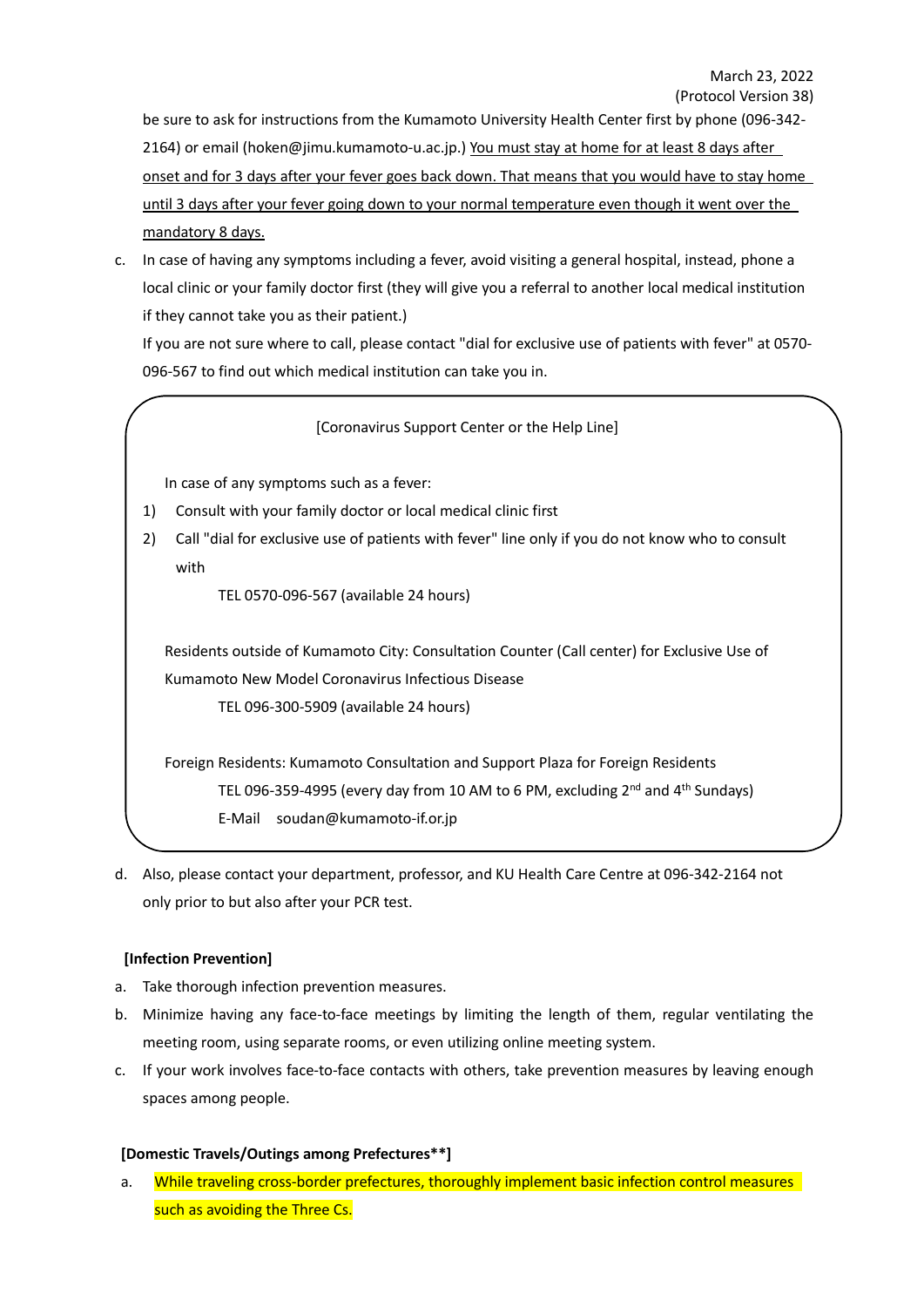https://www.pref.kumamoto.jp/soshiki/30/130004.html (contents available in Japanese only)

## **[Going Abroad]**

- a. As advised on *Overseas Safety Information* published by Ministry of Foreign Affairs of Japan, do not travel to any of the **LEVEL 3** areas/regions/countries below listed (including both personal and business trips.)
- b. Avoid taking non-emergency and/or unnecessary trips to any of the **LEVEL 2** areas/regions/countries.
- c. If you must plan an unavoidable trip abroad with a specific reason, ensure to notify to staff of General Affairs Section at your faculty/department in order to take a necessary procedure prior to your departure\*\*\*. When travelling, please ensure to check and pay attention to the most up-to-date information by accessing Ministry of Foreign Affairs of Japan's website\*\*\*\* and Ministry of Health, Labor and Welfare Quarantine Station's website\*\*\*\*\*.
	- \*\*\* please refer to the announcement issued by the Director / Vice President (Research / Global Strategy Section)
	- \*\*\*\* http://www2.anzen.mofa.go.jp (Ministry of Foreign Affairs of Japan)
	- \*\*\*\*\* https://www.forth.go.jp/topics/fragment6.html (Ministry of Health, Labor and Welfare Quarantine Station)

d. Please visit Ministry of Health, Labor and Welfare's website for more related information. https://www.mhlw.go.jp/stf/seisakunitsuite/bunya/newpage\_00032.html (Japanese contents)

## **[Returning from Your Trip from Other Countries]**

a. Prior to entering Japan, any returnees and visitors from other countries are requested to check the Ministry of Health, Labour and Welfare website for the most up-to-date information regarding Japanese border measures and follow any instructions given by the Quarantine Station (which includes providing a certificate of negative PCR test taken within 72 hours of departure time from originated county, a health observation and refrainment of the use of public transportation during the self-quarantine period determined by Ministry of Health, Labour and Welfare and other related Ministry (at a specific place designated by the Quarantine Station Director or at own home, etc.) https://www.mofa.go.jp/ca/fna/page4e\_001053.html

https://www.mhlw.go.jp/stf/seisakunitsuite/bunya/0000121431\_00209.html

b. Ensure to utilize the self-observation sheet in order to maintain and observe your health condition during the self-quarantine period determined by Ministry of Health, Labour and Welfare and other related Ministry (which counts from the next day of your arrival date in Japan) and send the sheet to KU Health Centre via FAX or e-mail when the period is over.

## **[Attending Events]**

- a. In case of planning and organizing any events, it should be carefully planned and managed in accordance with *"Restrictions on Holding Events"* published by Kumamoto Prefecture, and attendees' health and safety concerns should be taken care of as the first priority. https://www.pref.kumamoto.jp/soshiki/30/96627.html (available in Japanese only)
- b. As the cases so far have shown, any events, which are held at any venues where it is poorly